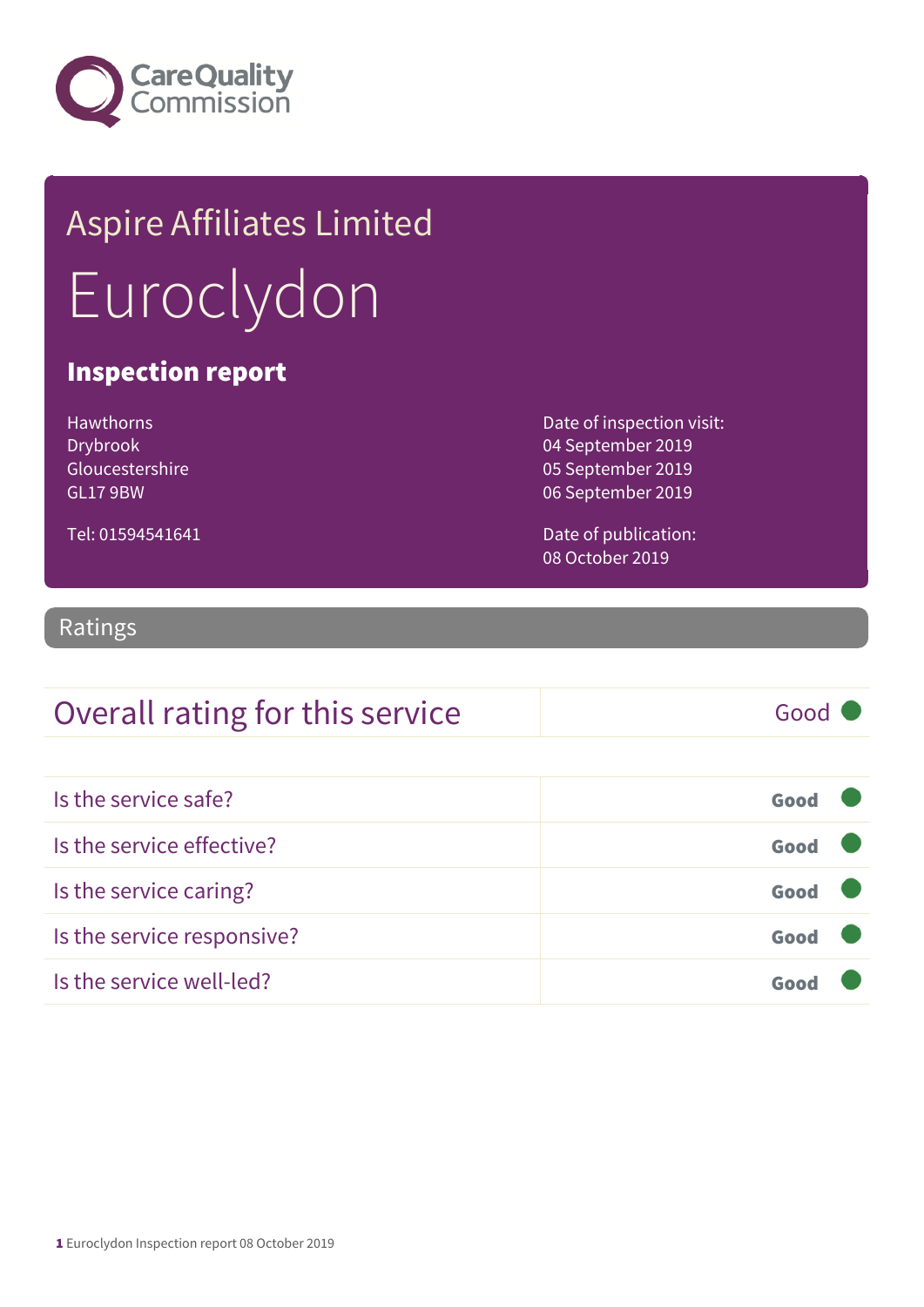#### Overall summary

About the service:

Euroclydon is a service providing care and support to people in their own home. The service is registered to provide personal care. Not everyone who used the service received personal care. The Care Quality Commission (CQC) only inspects where people receive personal care. This is help with tasks related to personal hygiene and eating. Where they do we also consider any wider social care provided. At the time of our inspection there were 22 people with a variety of care needs, including older people and people living with dementia using the service.

People's experience of using this service and what we found:

Staff understood how to keep people in their care safe from harm. Where risks to individuals had been identified, measures had been put in place to reduce or eliminate those risks. Safe systems were in place to ensure people got their medicines at the right times. Staff had been recruited safely and there were enough staff to provide people with timely care and support.

Staff received appropriate training and provided people with support to meet their nutrition, hydration and health care needs. People's care needs were assessed before a service was offered, to make sure staff would be able to meet their needs.

People's communication needs were identified, recorded and highlighted in care plans and staff communicated with people effectively to ascertain and respect their wishes. People told us they received support from staff who were kind and caring and that personal care was person-centred and individualised.

People were involved in making decisions about their care and were treated with dignity and respect. People were encouraged to be independent and their equality and diversity needs were respected.

People's care needs were clearly identified in their care plans. Care plans were developed to make sure staff knew what they needed to do to meet those needs. A complaints procedure was in place and people said they would speak to the registered manager if they had any concerns.

People were supported by a team of staff who were happy in their jobs. The registered manager completed a range of regular checks on the quality and safety of the service. People told us they would recommend the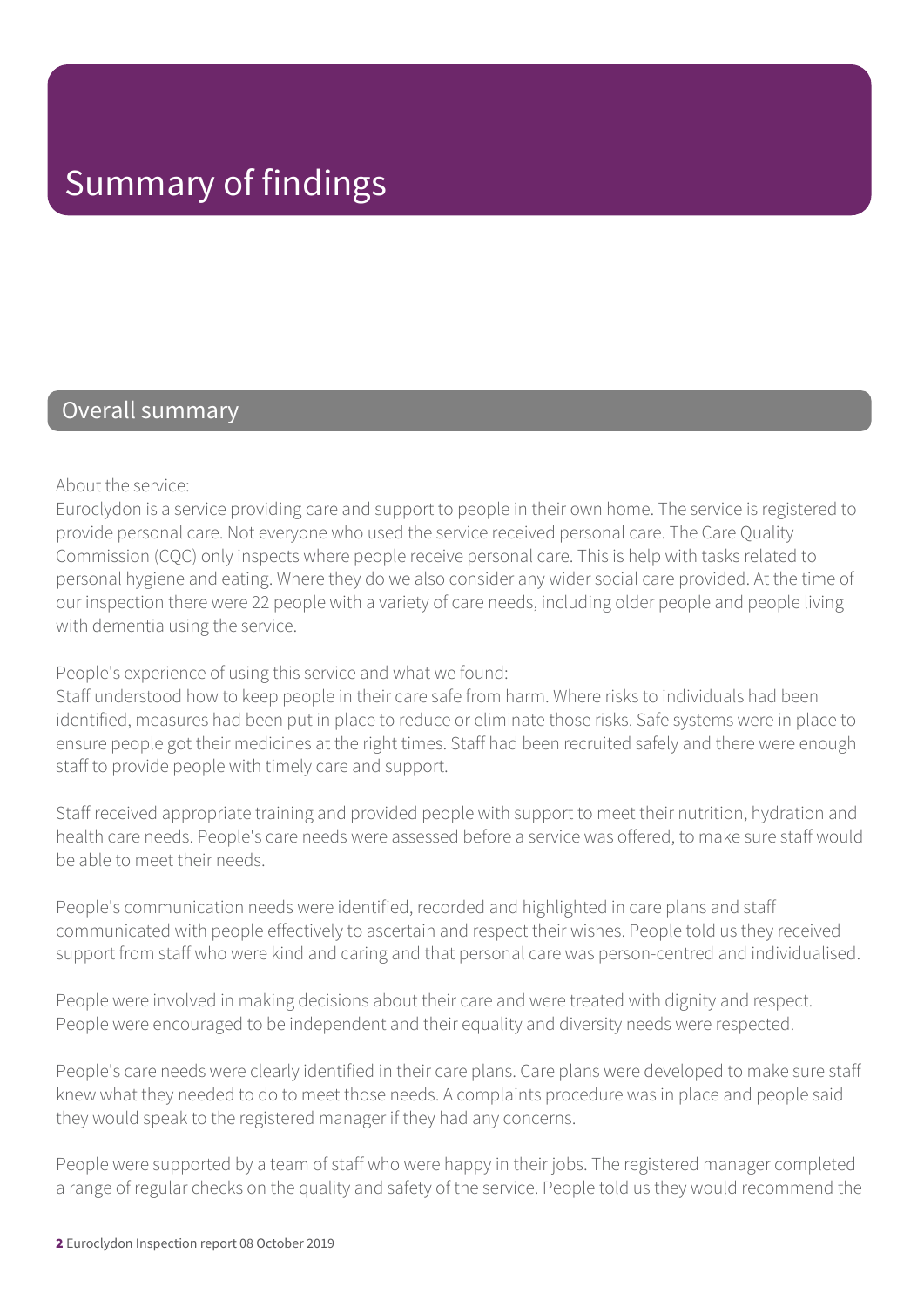service to others.

For more details, please see the full report which is on the CQC website at www.cqc.org.uk

Rating at last inspection and update: The last rating for this service was Good (published 10 March 2017).

Why we inspected:

This was a planned inspection based on the previous rating.

Follow up:

We will continue to monitor information we receive about the service until we return to visit as per our reinspection programme. If we receive any concerning information we may inspect sooner.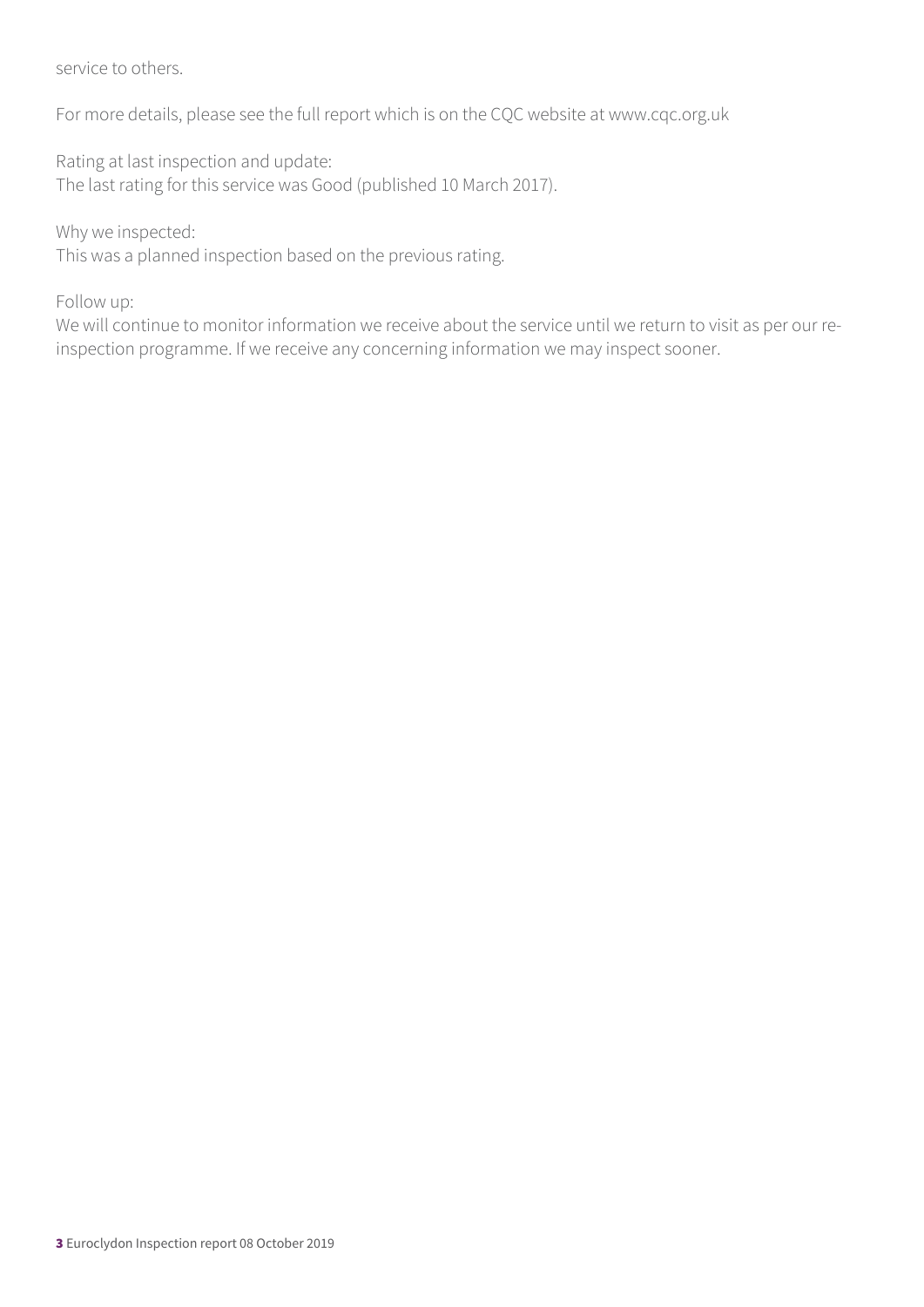## The five questions we ask about services and what we found

We always ask the following five questions of services.

| Is the service safe?                          | Goo  |
|-----------------------------------------------|------|
| The service was safe.                         |      |
|                                               |      |
|                                               |      |
| Details are in our safe findings below.       |      |
| Is the service effective?                     | Good |
| The service was effective.                    |      |
|                                               |      |
| Details are in our effective findings below.  |      |
| Is the service caring?                        | Good |
| The service was caring.                       |      |
|                                               |      |
| Details are in our caring findings below.     |      |
| Is the service responsive?                    | Good |
| The service was responsive.                   |      |
|                                               |      |
|                                               |      |
| Details are in our responsive findings below. |      |
| Is the service well-led?                      | Good |
| The service was well-led.                     |      |
|                                               |      |
|                                               |      |
| Details are in our well-Led findings below.   |      |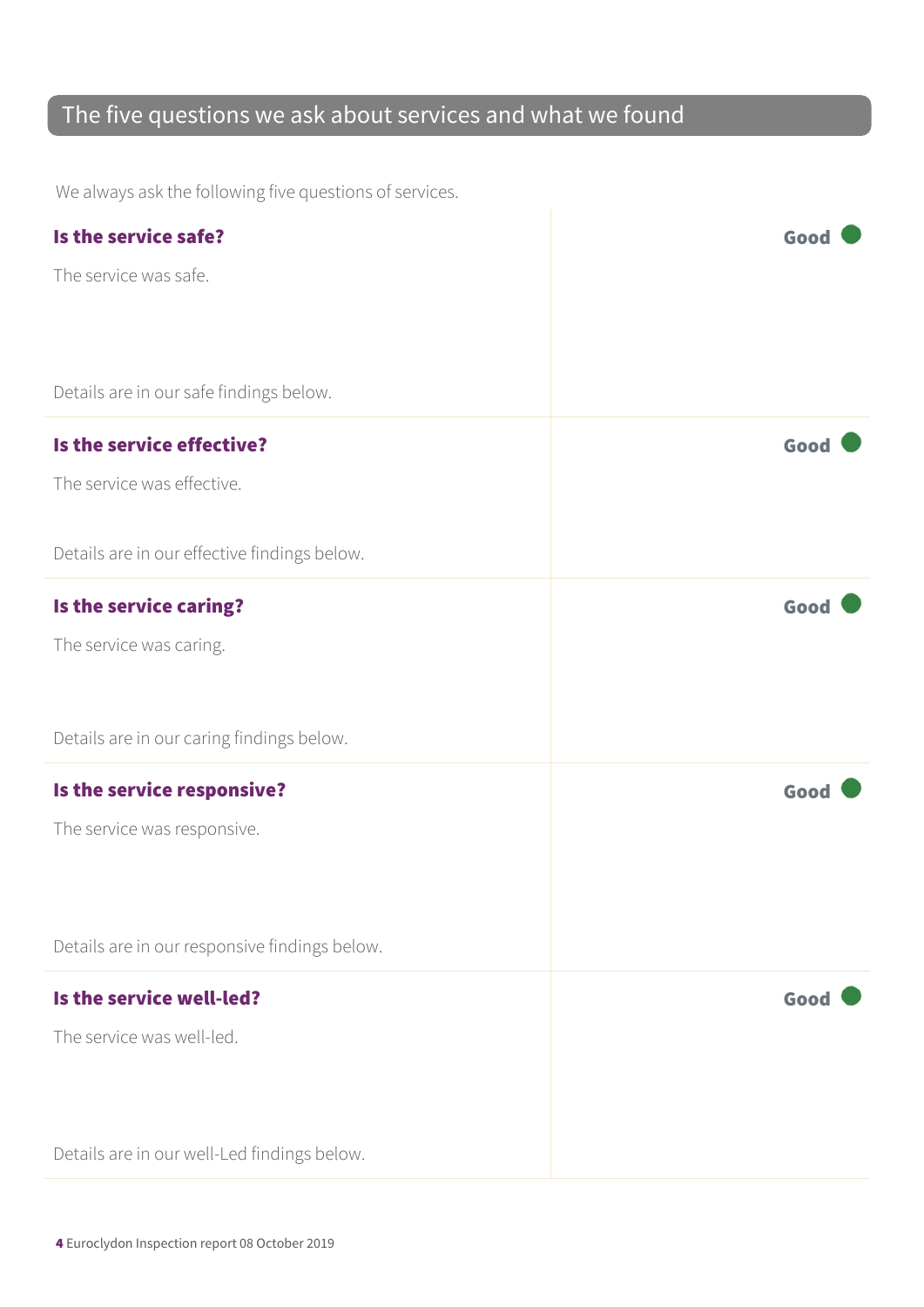

# Euroclydon

### Detailed findings

## Background to this inspection

#### The inspection

We carried out this inspection under Section 60 of the Health and Social Care Act 2008 (the Act) as part of our regulatory functions. This inspection was planned to check whether the provider was meeting the legal requirements and regulations associated with the Act, to look at the overall quality of the service, and to provide a rating for the service under the Care Act 2014.

Inspection team Our inspection was completed by one inspector.

#### Service and service type

Euroclydon provides domiciliary care services to people who live in their own homes in the Forest of Dean and the surrounding area.

#### Notice of inspection

The inspection was announced. We gave the service 48 hours' notice of the inspection. This was because it is a small service and we needed to be sure that the provider or registered manager would be in the office to support the inspection.The service had a manager registered with the Care Quality Commission. This means that they and the provider are legally responsible for how the service is run and for the quality and safety of the care provided.

#### What we did before the site visit

We reviewed the information we had received about the service since the last inspection. This included previous inspection reports and details about incidents the provider must notify us about, such as abuse, serious injuries and deaths. We used information the provider sent us in their Provider Information Return as part of our Provider Information Collection. Providers are required to send us key information about their service, what they do well, and improvements they plan to make. This information helps support our inspections.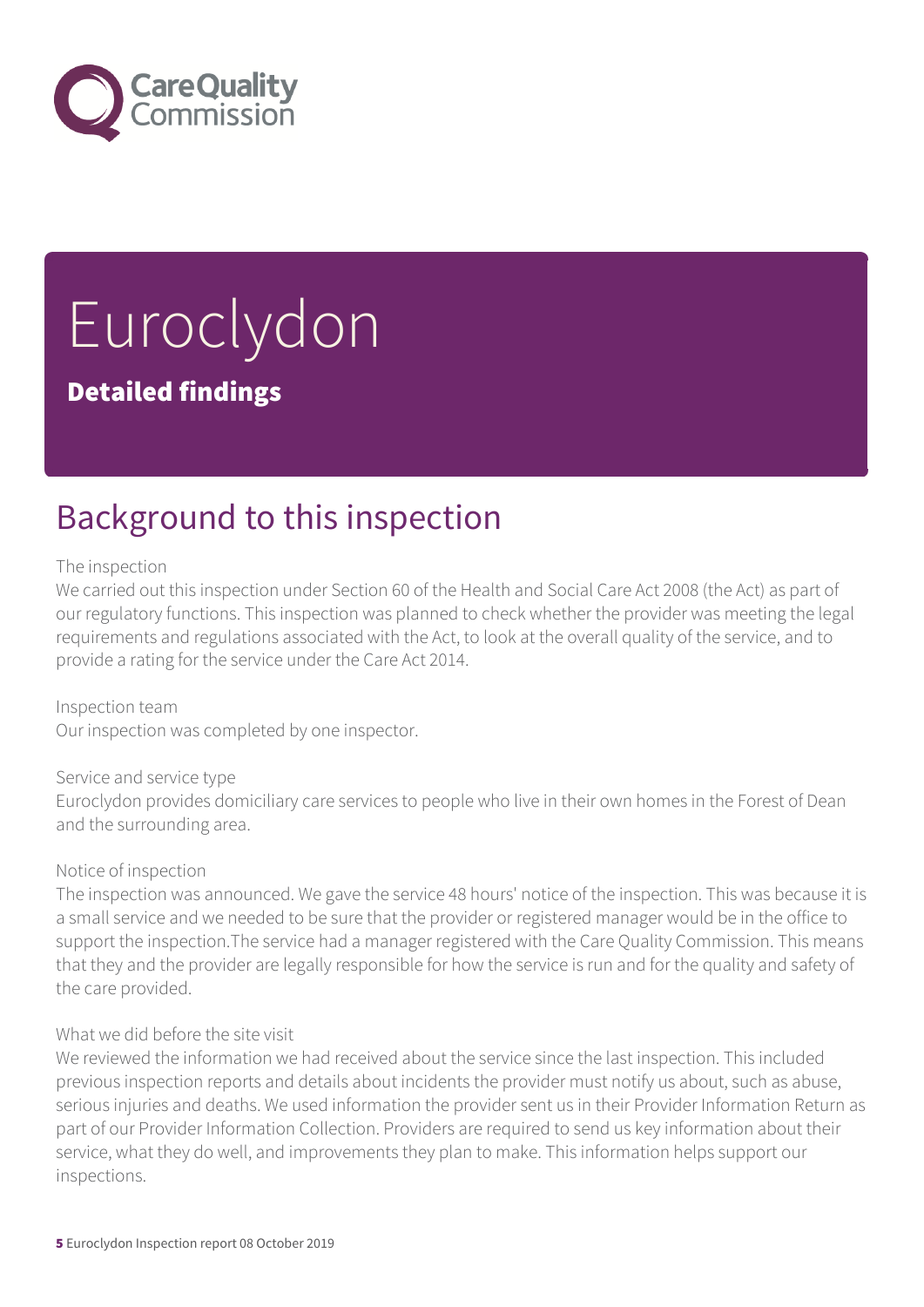#### During the site visit

We visited the office location of Euroclydon on 4 and 5 September 2019. We spoke with the registered manager and the office manager. We reviewed a range of records. This included six people's care records, three staff recruitment files and staff training and supervision records. We also reviewed records relating to the management and monitoring of the service. We visited a person using the service in their own home alongside the registered manager on the 5 September to receive feedback from them about the service.

#### Following the site visit

On the 6 September 2019 we spoke with four staff, three people and two relatives by telephone to receive feedback about Euroclydon.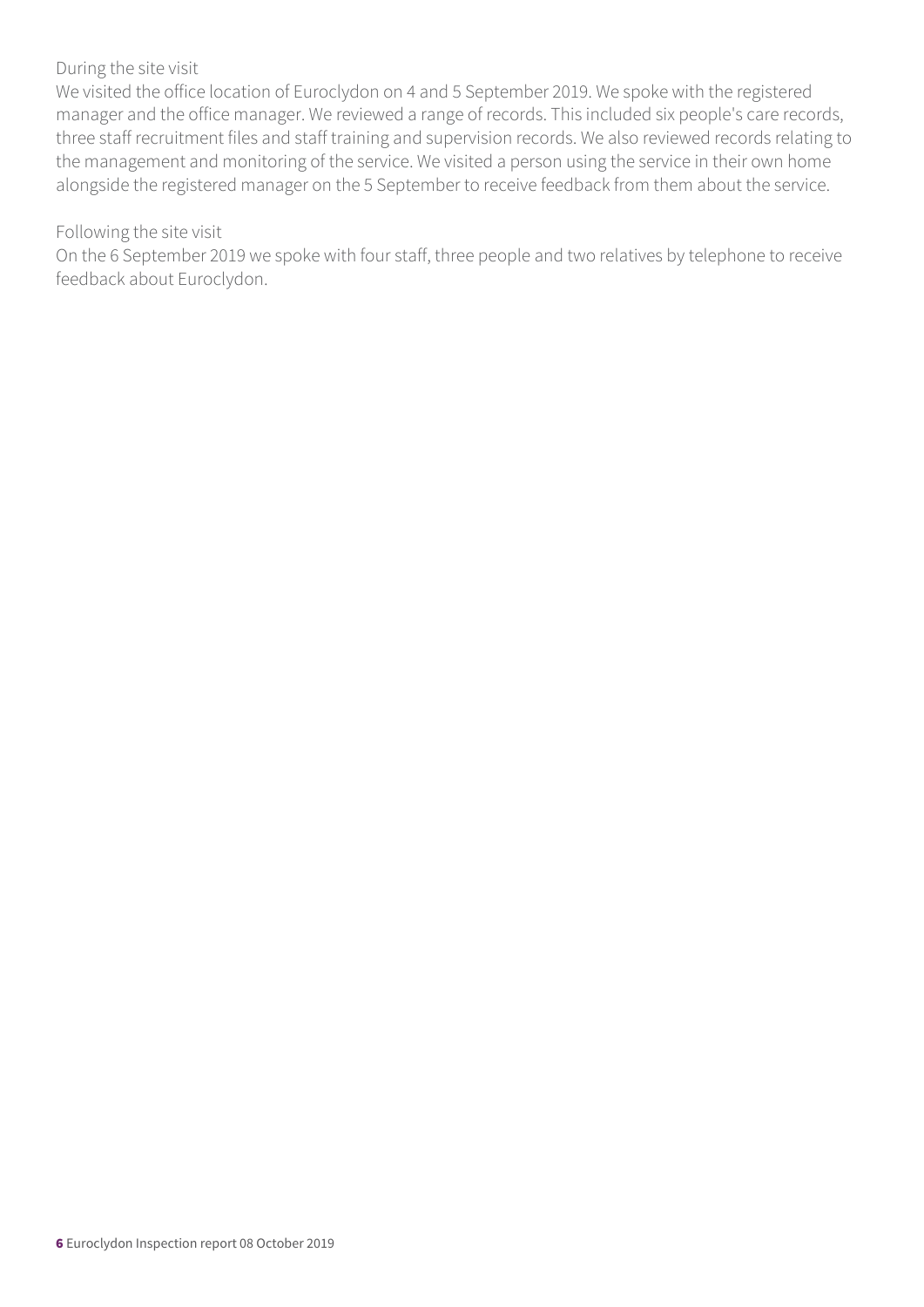

Safe – this means we looked for evidence that people were protected from abuse and avoidable harm.

At the last inspection this key question was rated as Good. At this inspection this key question has remained the same. This meant people were safe and protected from avoidable harm.

#### Systems and processes to safeguard people from the risk of abuse

• People were kept safe from abuse and improper treatment. People and relatives spoken with had no concerns about their or their family members safety or well-being.

• Staff had completed safeguarding training and understood how to keep people safe. Staff told us they would report any concerns to the registered manager. A member of staff told us, "Any concerns are reported to our head office and I always write things down."

• The registered manager understood their responsibilities in keeping people safe and had worked with other agencies to ensure any safeguarding concerns were dealt with effectively.

#### Assessing risk, safety monitoring and management

• There were systems in place to identify any potential risks to people. People told us the assessment process completed by the registered manager was very thorough. Risks involving the moving and handling of people and measures to limit those risks were well documented in the care records we reviewed.

• There were risk assessments in place for people at risk of falls which showed what mobility aids they used, together with any specific safety equipment such as walking frames and other mobility aids to reduce the risk of falling. During our visit to a person in their home we saw that risks relating their ongoing health and support needs had been assessed and measures were in place to reduce the risk of harm to the person. For example, the registered manager had attended a series of multi-disciplinary meetings and put arrangements in place to ensure the person's safety and support needs were regularly monitored and essential information relating to the person's well-being was shared with all parties involved in the person's care.

#### Staffing and recruitment

• Staff were recruited safely, and appropriate checks were carried out to protect people from the employment of unsuitable staff. The registered manager was involved in all interviews for recruiting new staff to ensure there was consistency in the recruitment process.

• The service was adequately staffed and a person-centred approach to care delivery was used. We found people received support from people familiar to them. For example, A relative told us "Care staff are good.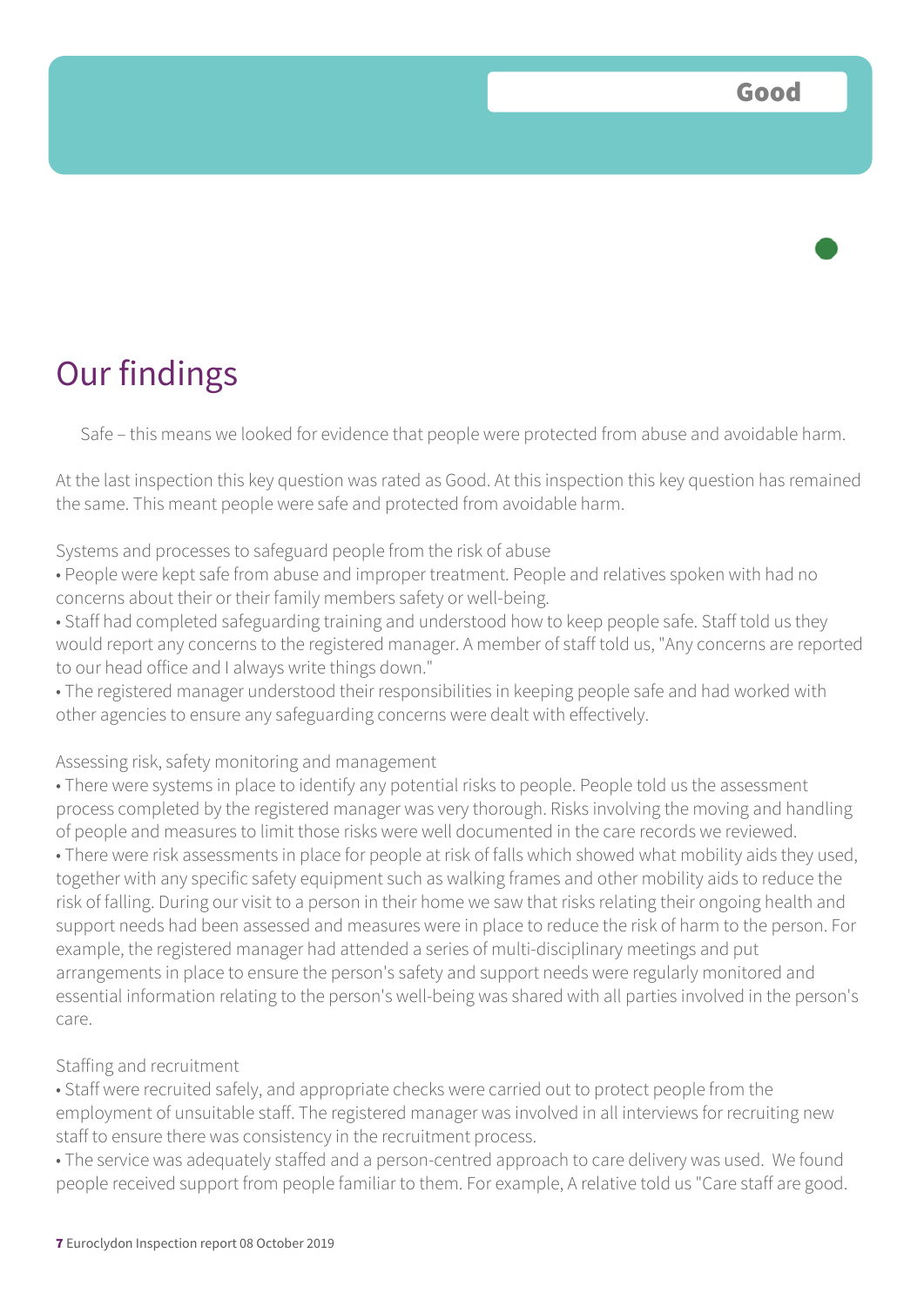We're getting ongoing and consistent support." A person using the service said, "I have a say in who supports me and those staff are allocated to me."

• The registered manager kept staffing levels under review to ensure there were enough staff to meet people's needs and keep them safe. They told us they were looking at ways to improve staffing levels at the weekend and minimise the use of agency staff and had discussed this with the service provider.

• There were on call arrangements in place for outside office hours should people using the service or staff need advice or support.

#### Using medicines safely

- People's medicines were managed safely.
- Where people were supported to take their medicine, staff completed medicine administration records (MAR's). The MAR's showed which medicines people were prescribed and when they were given.
- The MAR's were checked monthly by the registered manager and other staff at the office. This helped to ensure any errors were identified and action taken to reduce the risk of them being repeated. The MAR's we reviewed during our inspection had been completed correctly.
- People and their relatives told us they had no concerns with the support they received with their medicines.
- Care workers received training on the safe management of medicines and records showed their competency was regularly checked.

#### Preventing and controlling infection

• People who used the service were protected from the risk and spread of infection.

• The service had an infection prevention policy and staff had received relevant training. Staff had access to appropriate personal protective equipment (PPE), such as plastic gloves and aprons to be used when delivering personal care.

Learning lessons when things go wrong

• Records showed the registered manager regularly monitored and analysed any health or safety incidents involving people or staff. This was used to check for any trends or patterns that may help to inform or improve people's care when needed.

• Where required the registered manager had notified CQC of any significant event such as serious injuries or safeguarding concerns.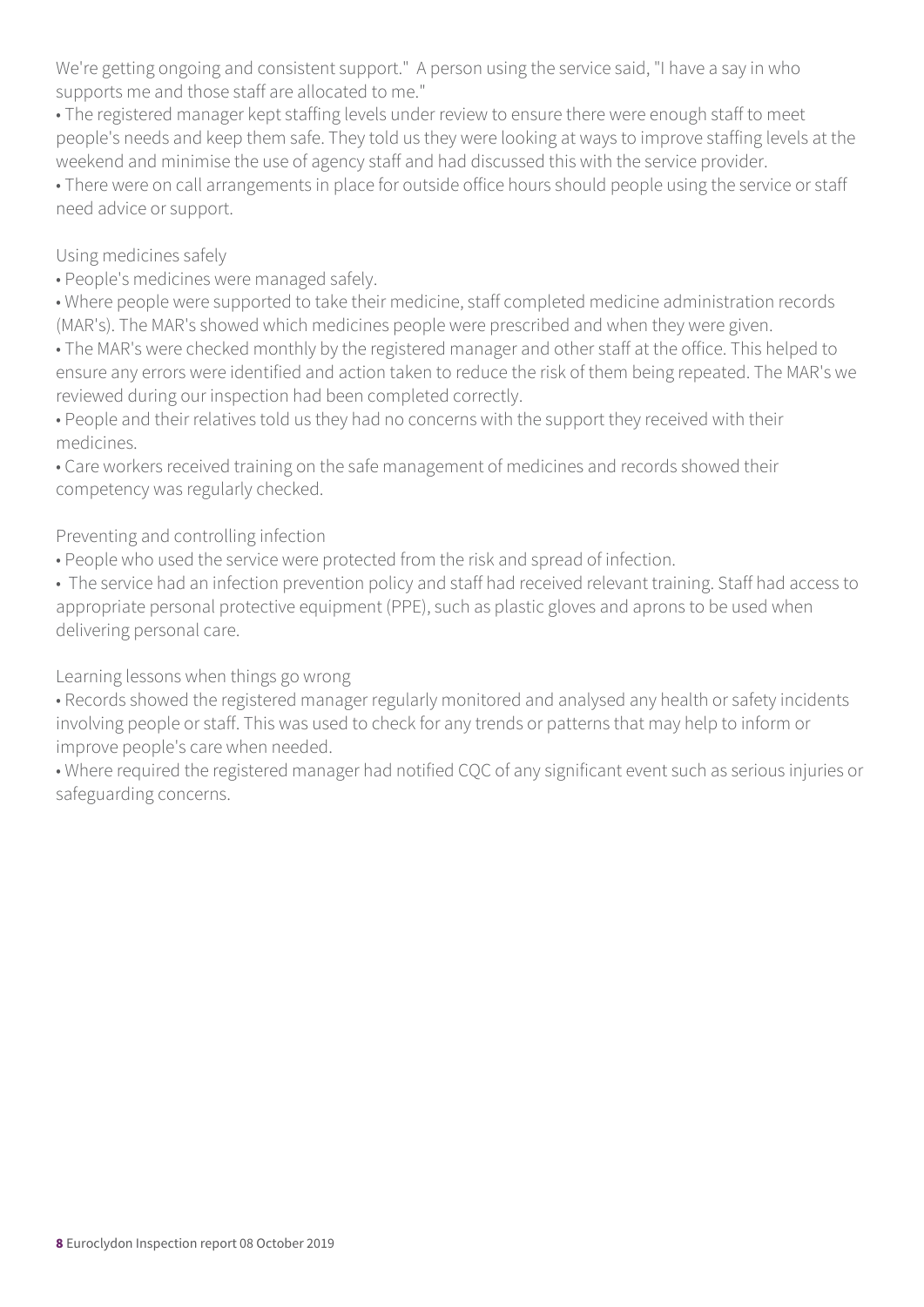## Our findings

• Effective – this means we looked for evidence that people's care, treatment and support achieved good outcomes and promoted a good quality of life, based on best available evidence.

At the last inspection this key question was rated as Good. At this inspection this key question has remained the same. This meant people's outcomes were consistently good, and people's feedback confirmed this.

Assessing people's needs and choices; delivering care in line with standards, guidance and the law • The registered manager assessed people's care and support needs before a service was offered. The assessment considered people's needs and choices and the support they required from staff, as well as any equipment which might be needed. One person's relatives told us, "The assessment process was good. I met with the manager and went through everything before the carers came."

• People's needs were reviewed with ongoing involvement of their close relatives (where appropriate) by the registered manager and a range of health and social care professionals, every three to six months. This ensured the care packages in place continued to meet people's needs.

#### Staff support: induction, training, skills and experience

• Staff told us they felt supported in their role. The registered manager told us they were reviewing the support provided to staff and were introducing regular one to one support meetings additional to the regular spot checks to give staff the opportunity to discuss and concerns or support they might need. • Staff told us they received training to ensure they had the skills to meet people's needs. Training included areas such as first aid, health and safety and moving and handling. Staff said, "We have access to training online" and "We have the training we need to do the job."

• New staff received an induction which included shadowing (working alongside) experienced staff.

• Spot checks were undertaken by the registered manager on a regular basis to monitor staff performance and identify their development needs. This is where a senior member of staff calls at the person's home just before or during a visit by a member of care staff, so they can observe them going about their duties and check they are working to the required standard.

Supporting people to eat and drink enough to maintain a balanced diet

- People were supported to eat and drink and maintain a balanced diet as outlined in their care plan.
- Staff had received food hygiene training in order to support people in their homes with the preparation of food and drink.
- Daily records we reviewed confirmed staff monitored people's food and drink intake when needed, in order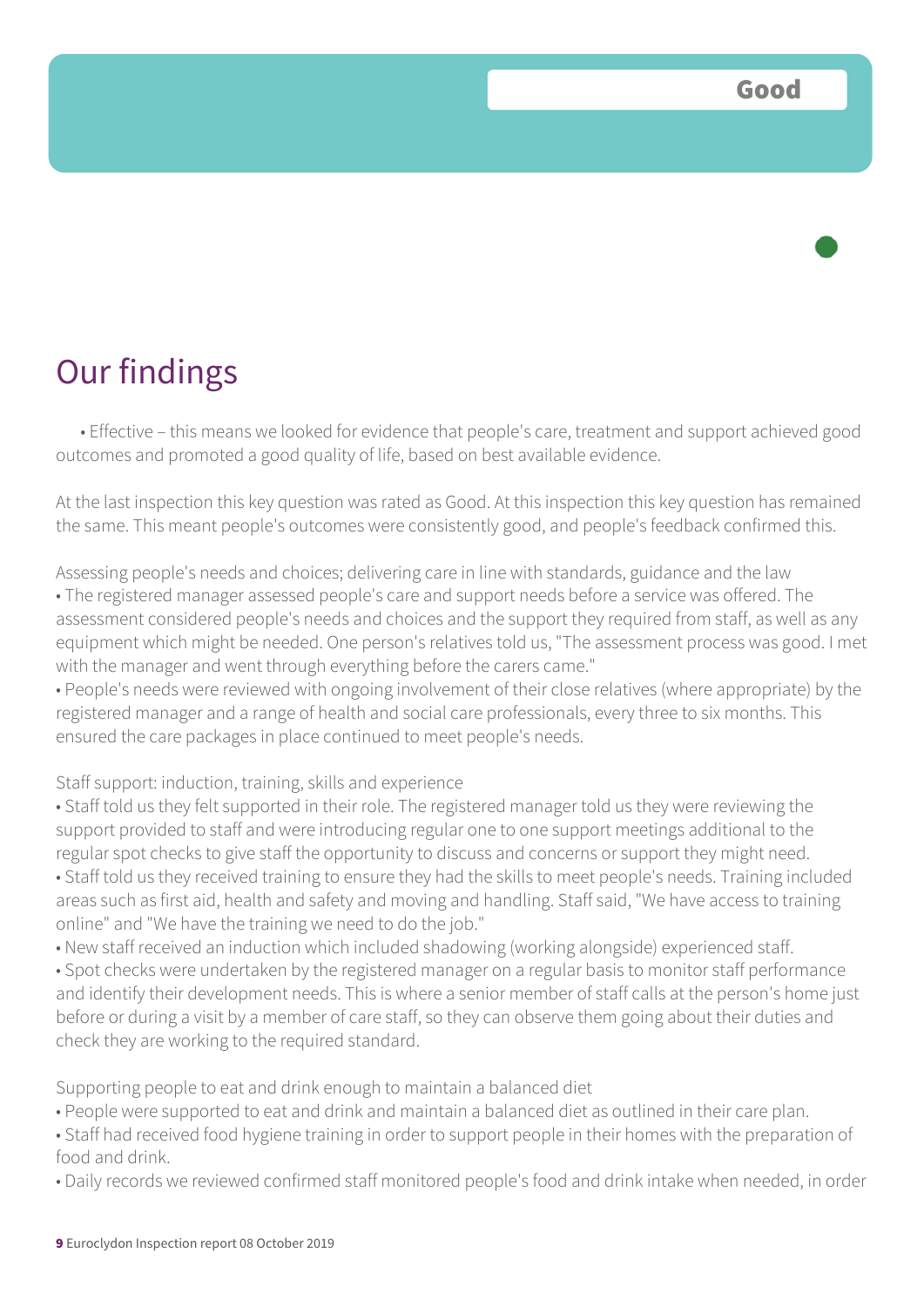to support them to maintain a healthy diet and prevent any risks in relation to weight loss or weight gain.

Staff working with other agencies to provide consistent, effective, timely care

• The registered manager kept people's care and support needs under constant review, to ensure they received consistent, timely, coordinated, person-centred care and support.

• The registered manager explained the process they followed if the service was not able to continue to meet people's needs, for example, if their care needs increased. They told us they would liaise with the person's social worker to ensure care information was handed over and the impact upon the person was minimised. The registered manager told us that, in some cases, they had extended the amount of time they gave the social worker to find alternative provision, if this was proving difficult and was impacting upon the person.

Supporting people to live healthier lives, access healthcare services and support

- People's records showed they were receiving healthcare support from a range of professionals.
- The registered manager told us they worked particularly well with the district nurse in the area, to ensure people's ongoing care needs were met effectively.

Ensuring consent to care and treatment in line with law and guidance

The Mental Capacity Act 2005 (MCA) provides a legal framework for making particular decisions on behalf of people who may lack the mental capacity to do so for themselves. The Act requires that, as far as possible, people make their own decisions and are helped to do so when needed. When they lack mental capacity to take particular decisions, any made on their behalf must be in their best interests and as least restrictive as possible.

People can only be deprived of their liberty to receive care and treatment when this is in their best interests and legally authorised under the MCA. When people receive care and treatment in their own homes an application must be made to the Court of Protection for them to authorise people to be deprived of their liberty.

We checked whether the service was working within the principles of the MCA

- The registered manager said none of the people supported by the service had a Court of Protection Order in place at the time of our inspection.
- People told us staff consulted them and asked for their consent before providing care and support.
- Staff had received training on the MCA. They understood the importance of promoting people's rights.

• Where people lacked the capacity to make day to day decisions there were clear assessments in place. Staff told us they supported people with daily decisions such as what to wear and what to eat based on what they knew about them.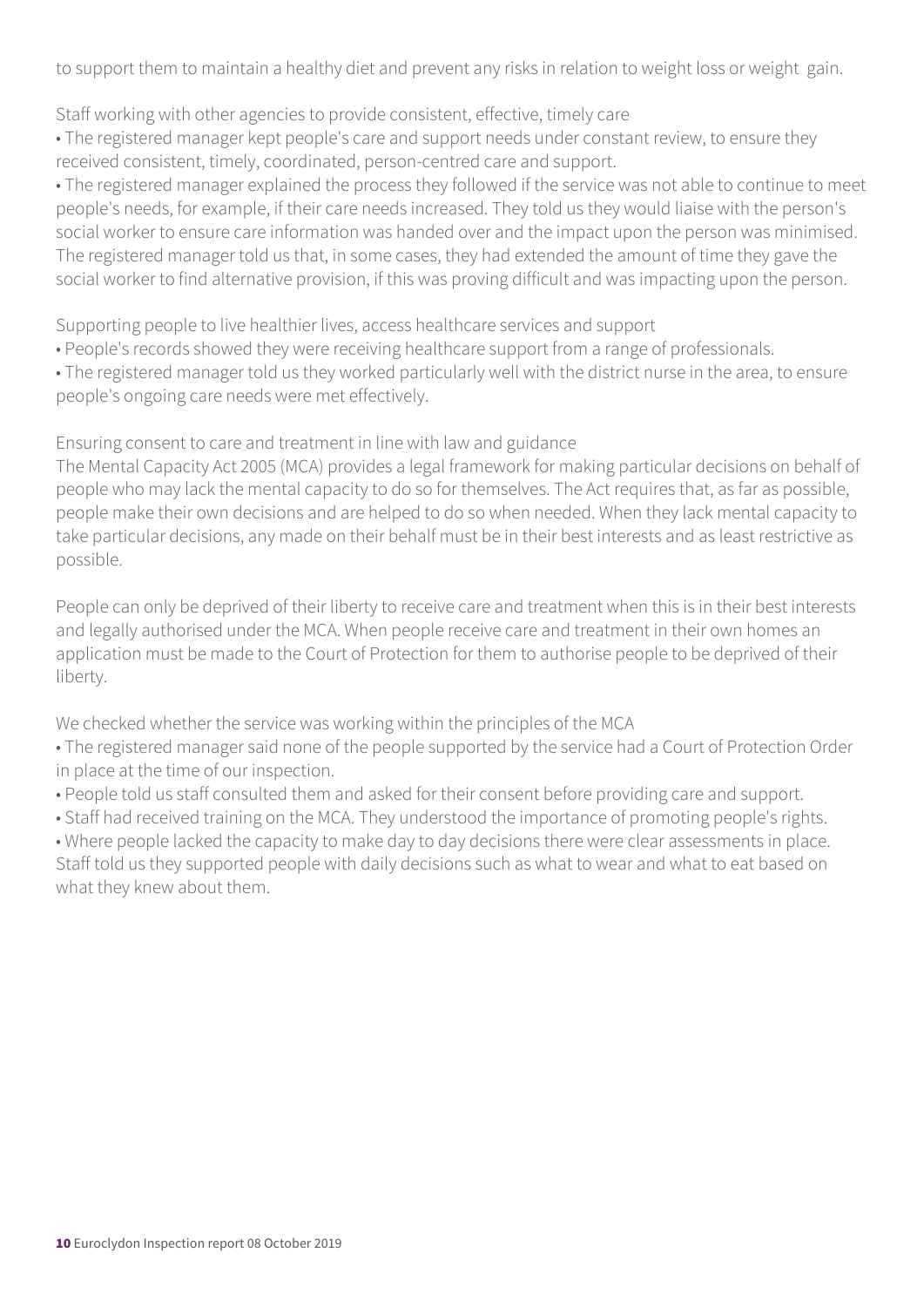## Our findings

Caring – this means we looked for evidence that the service involved people and treated them with compassion, kindness, dignity and respect.

At the last inspection this key question was rated as Good. At this inspection this key question has remained the same. This meant people were supported and treated with dignity and respect; and involved as partners in their care.

Ensuring people are well treated and supported; respecting equality and diversity

• People's and relative's views about the staff were positive. Comments included, "Staff are great"; "People always make time to speak to you" and "Staff are very nice."

• Care records were written in a respectful way.

• Through talking to people, staff and reviewing people's care records, we were satisfied care and support was delivered in a non-discriminatory way and the rights of people with a protected characteristic were respected. Protected characteristics are a set of nine characteristics that are protected by law to prevent discrimination. For example, discrimination based on age, disability, race, religion or belief and sexuality. • Staff were knowledgeable about people's care and support needs. Staff were motivated and recognised their contact with people may be a person's only social contact on a given day. One person said, "Staff treat me with respect and are very friendly. The carers listen to me and retain information. I feel staff are genuinely interested in me."

Supporting people to express their views and be involved in making decisions about their care

• People and their families were able to contribute to their care planning.

• Reviews of people's care plans recorded people's comments and opinions. When people asked for changes to their care and support, we saw this was actioned.

Respecting and promoting people's privacy, dignity and independence

• People told us staff respected their privacy and dignity, for example by keeping them covered when supporting with bathing and showering. One staff member said, "I ensure people are covered with a towel when delivering personal care and I treat people like I would treat my own family. I respect people as I am in their own home."

• Staff understood the importance of respecting people's privacy and supporting them to be as independent as possible.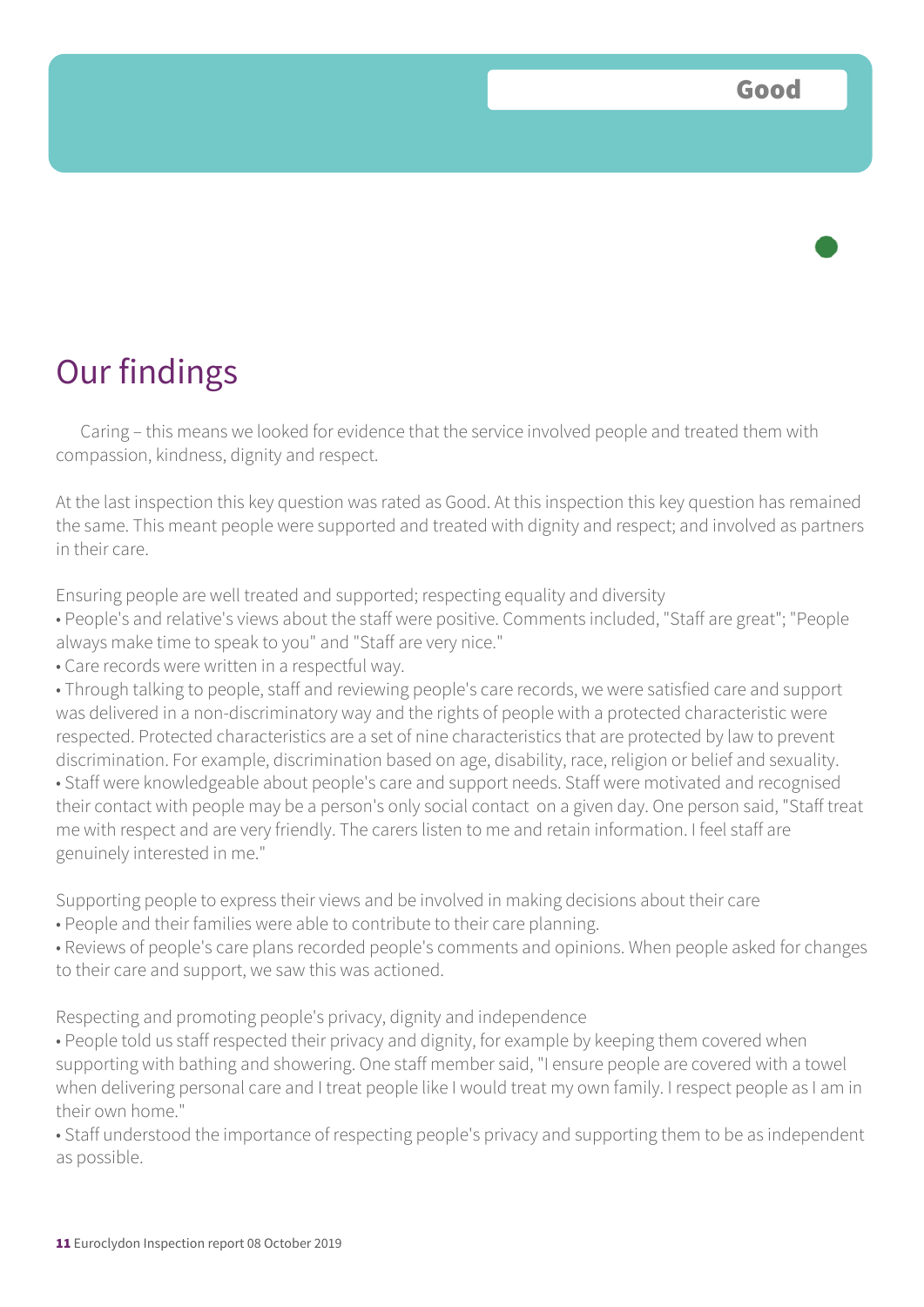## Our findings

Responsive – this means we looked for evidence that the service met people's needs.

At the last inspection this key question was rated as Good. At this inspection this key question has remained the same. This meant people's needs were met through good organisation and delivery.

Planning personalised care to ensure people have choice and control and to meet their needs and preferences

• People's care plans were accurate and contained detailed information about how they liked to be supported. These were updated regularly by staff and ensured everyone knew how people liked to be supported. One member of staff told us, "Information about people is in the care plans which are in folders in people's homes."

• Care plans we reviewed included people's personal preferences and information in relation to people's personal history. We saw that people's preference of the gender of staff supporting them was considered and met.

• Care plans were subject to regular review when people's needs changed or at least every six months.

#### Meeting people's communication needs

Since 2016 onwards all organisations that provide publicly funded adult social care are legally required to follow the Accessible Information Standard (AIS). The standard was introduced to make sure people are given information in a way they can understand. The standard applies to all people with a disability, impairment or sensory loss and in some circumstances to their carers.

• The registered manager was aware of the AIS and was in the process of converting information into a more accessible format. For example, they told us they were planning to embed the AIS into the assessment process and would be updating people's care plans during their upcoming care package reviews.

• Information on how to communicate with people and the additional support they needed to make choices and decisions, was recorded within their care and support plans.

Improving care quality in response to complaints or concerns

• People had access to complaints procedures. They told us they knew how to raise any concerns and the office were swift to respond and deal with these.

• The service had not received any formal complaints in the last 18 months. The registered manager told us how they would respond to a complaint and how they would ensure lessons would be learnt from any complaints received.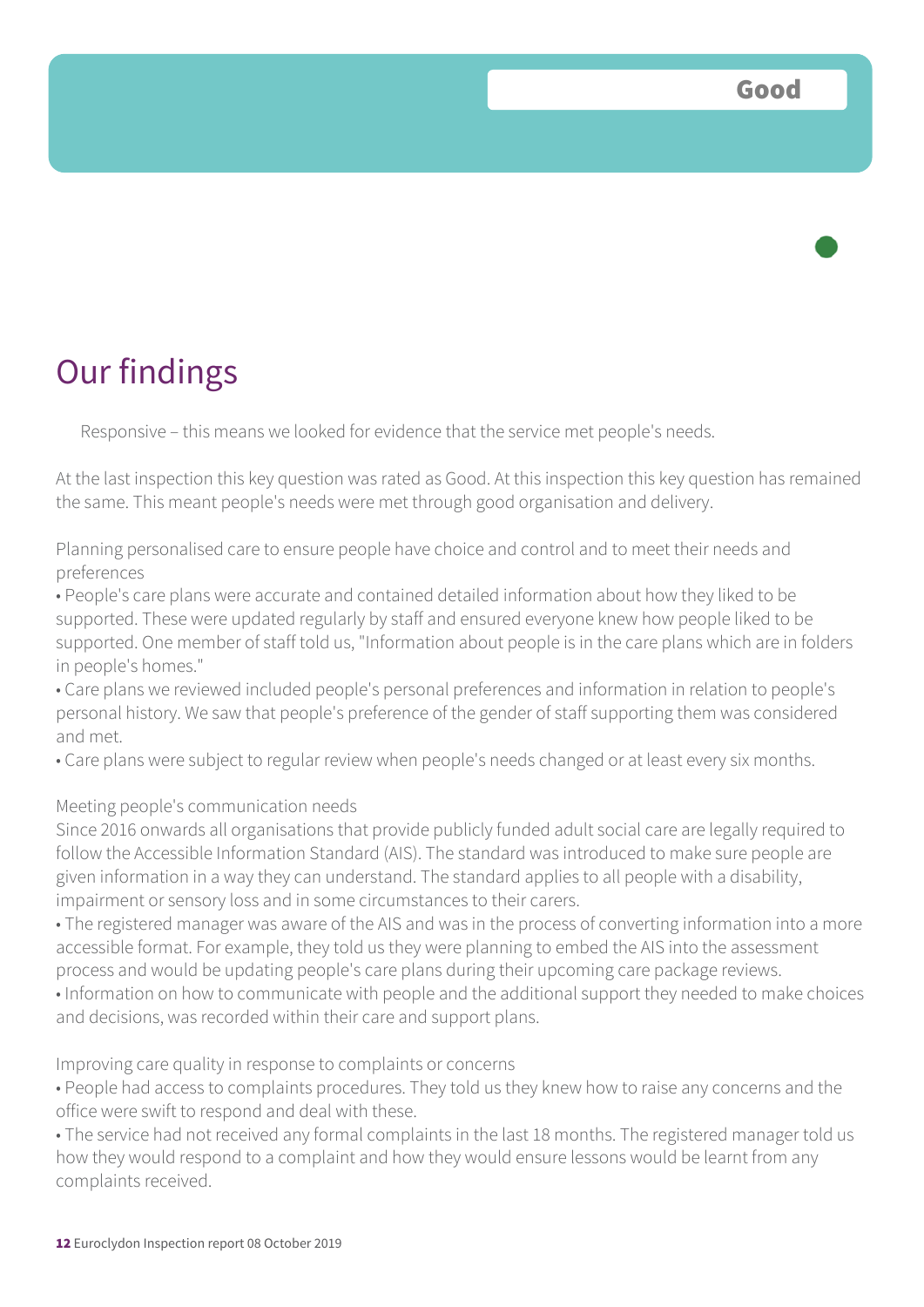End of life care and support

• The service was not currently supporting anyone with end of life care. The registered manager was able to explain how end of life care had been provided in the past. This included how the service had met people's preferences relating to protected characteristics, culture and spiritual needs.

• We reviewed a range of compliments the service had received from relatives of people who had received end of life care. Comments included, "My sisters and I wish to express our grateful thanks to those who helped us nurse mum at home. We will always be grateful for their help and understanding and their kindness when with mum" and "As a family we would like to thank everyone who came in to care for mum to enable her to stay at home until she passed away."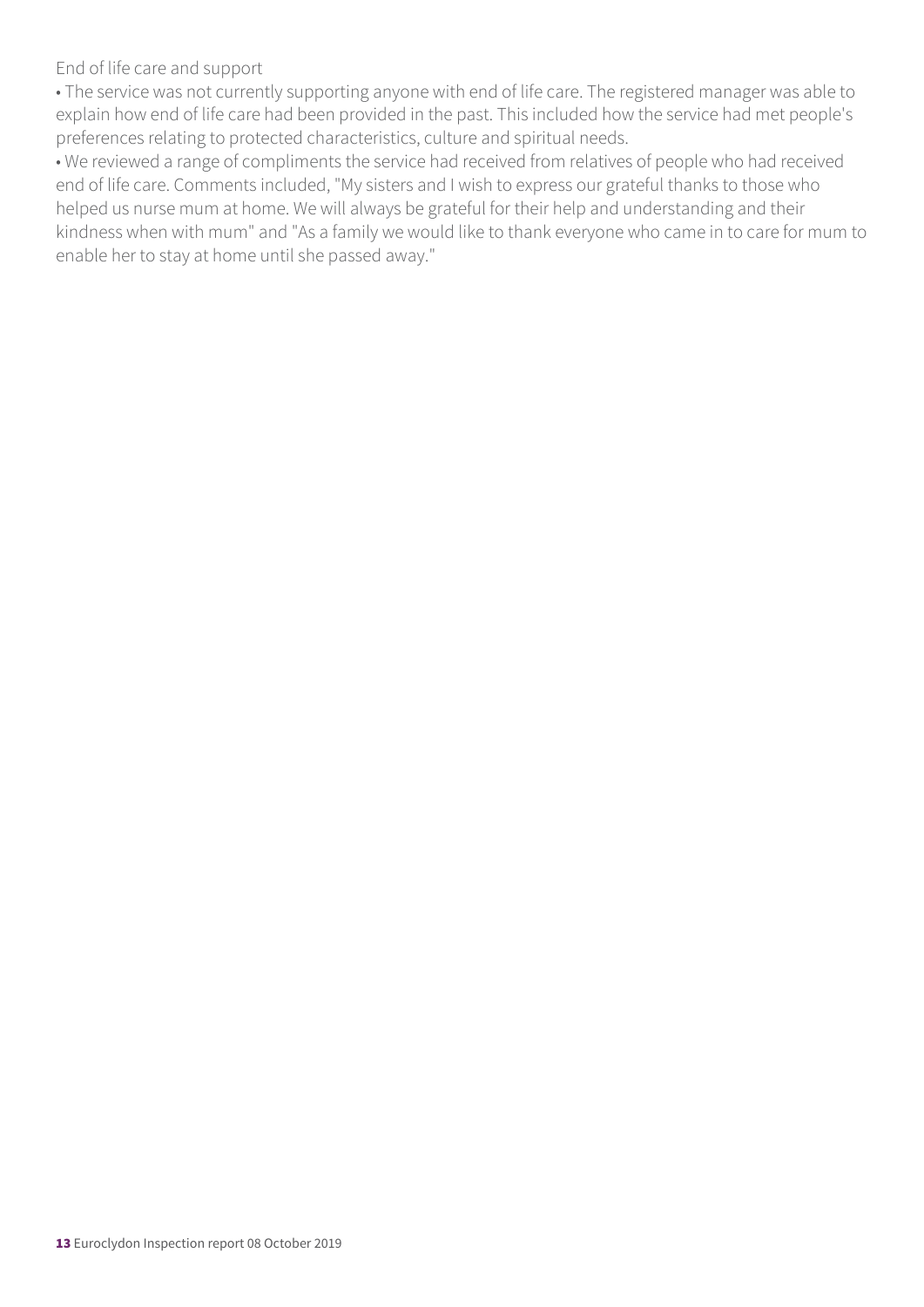

Well-Led – this means we looked for evidence that service leadership, management and governance assured high-quality, person-centred care; supported learning and innovation; and promoted an open, fair culture.

At the last inspection this key question was rated as Good. At this inspection this key question has remained Good. This meant the service was consistently managed and well-led. Leaders and the culture they created promoted high-quality, person-centred care.

Promoting a positive culture that is person-centred, open, inclusive and empowering, which achieves good outcomes for people

• The registered manager demonstrated an open and transparent approach and was passionate about promoting a person centred, inclusive and empowering culture.

• Everyone we spoke with said they would recommend the service, they knew the registered manager and spoke very positively about them. Comments included, "The manager is very approachable. They always respond to my requests" and "From day one I've felt really at ease with the service. I was apprehensive about having care at home, but the manager reassured and involved me from the first meeting onwards."

How the provider understands and acts on the duty of candour, which is their legal responsibility to be open and honest with people when something goes wrong

• The provider had met the regulatory obligations for their registration and in relation to their duty of candour responsibility.

• The provider had sent us written notifications about any important events when they happened at the service, to help us check the safety of people's care when needed.

Managers and staff being clear about their roles, and understanding quality performance, risks and regulatory requirements; Continuous learning and improving care

• Staff were clear about their roles. They received information during induction and throughout training about what was expected from them. New staff were introduced to people who used the service while working alongside the registered manager.

• Various quality checks were made to ensure people were receiving the service they wanted and their needs were being met.

• The registered manager worked with commissioners of care, health and social care professionals and other stakeholders to ensure the quality of care was consistently good.